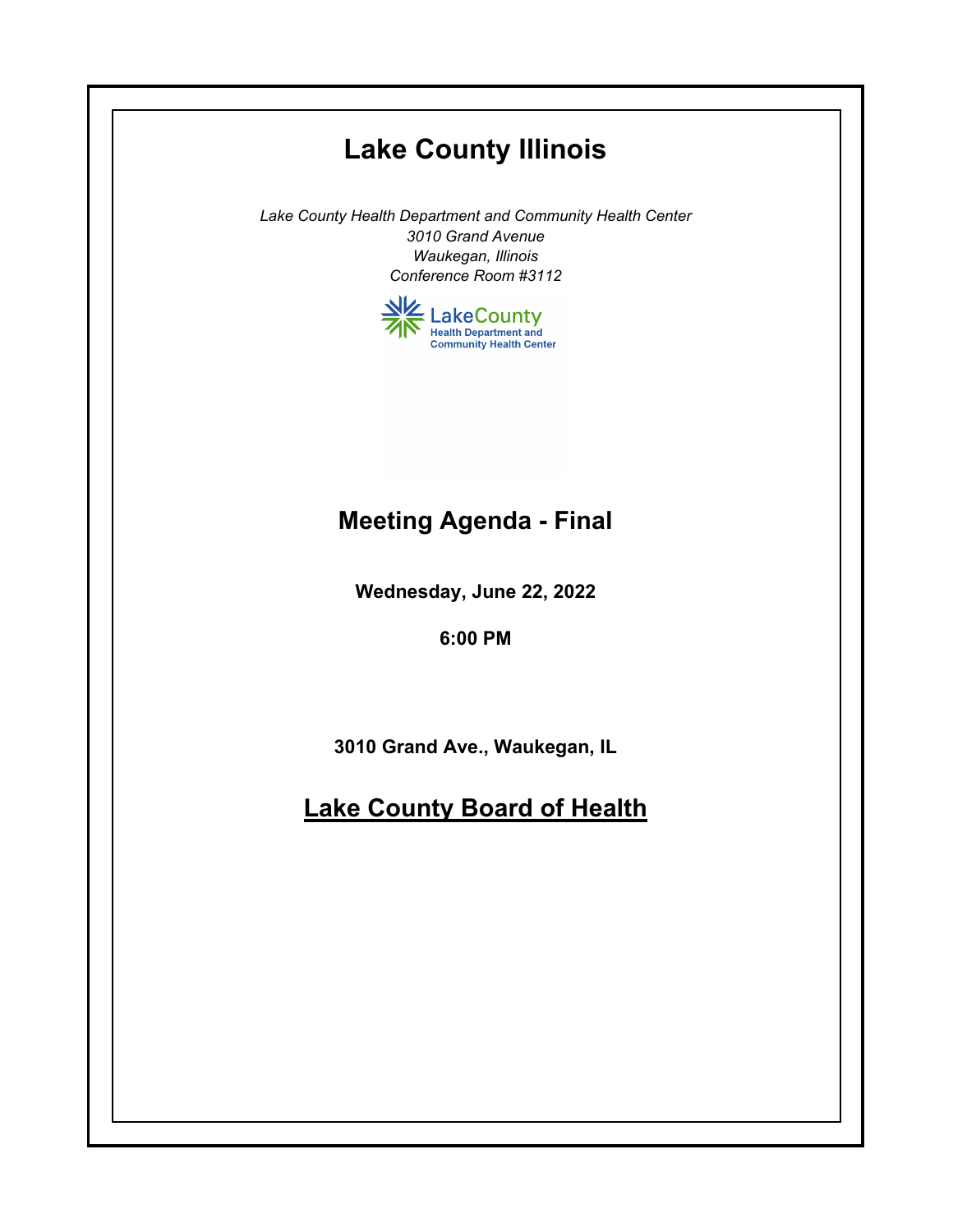## **1. Call to Order**

**2. Pledge of Allegiance**

#### **3. Approval of Minutes**

**3.1 [22-0869](http://lakecounty.legistar.com/gateway.aspx?m=l&id=/matter.aspx?key=26655)** May 25, 2022 Meeting Minutes *Attachments:* [BOH Minutes 5.25.22 - DRAFT](http://lakecounty.legistar.com/gateway.aspx?M=F&ID=e5dd432b-763b-42a3-ab66-165603572bd5.pdf)

#### **4. Public Comment to the Board**

#### **5. Awards, Recognitions, Appointments and Reappointments**

- **5.1 [22-0871](http://lakecounty.legistar.com/gateway.aspx?m=l&id=/matter.aspx?key=26657)** Reappointments Sashko
- **5.2 [22-0872](http://lakecounty.legistar.com/gateway.aspx?m=l&id=/matter.aspx?key=26658)** Appointments Sashko Attachments: [Sandra Louise Larson, PhD · Rosalind Franklin University](http://lakecounty.legistar.com/gateway.aspx?M=F&ID=6b78fe28-ac7a-4725-81bb-36de296d746e.pdf) [CV Larson 4.30.22 - Redacted](http://lakecounty.legistar.com/gateway.aspx?M=F&ID=c51979ad-b872-41a0-985c-51d2195fea66.pdf)

#### **6. Presentations**

**7. President's Report**

### **8. Action Items**

- **8.1 [22-0879](http://lakecounty.legistar.com/gateway.aspx?m=l&id=/matter.aspx?key=26665)** Illinois Department of Natural Resources Zebra/Quagga Mussels Grant Mackey *Attachments:* [IDNR Zebra Mussels \\$72K](http://lakecounty.legistar.com/gateway.aspx?M=F&ID=9a2e0473-1d2b-4fef-8406-5afdac854f6e.pdf)
- **8.2 [22-0878](http://lakecounty.legistar.com/gateway.aspx?m=l&id=/matter.aspx?key=26664)** Illinois Environmental Protection Agency Solid Waste Enforcement Contract Increase - Mackey *Attachments:* [IEPA SWEC \\$5850](http://lakecounty.legistar.com/gateway.aspx?M=F&ID=006d45e1-797b-4a2e-a8c1-17f15a145608.pdf)
- **8.3 [22-0880](http://lakecounty.legistar.com/gateway.aspx?m=l&id=/matter.aspx?key=26666)** Request for Proposals #22026 Retinal Equipment and Services Nordstrom
- **8.4 [22-0870](http://lakecounty.legistar.com/gateway.aspx?m=l&id=/matter.aspx?key=26656)** Revised Board of Health Bylaws Sashko *Attachments:* [BOH Bylaws 6.22.22 - Final](http://lakecounty.legistar.com/gateway.aspx?M=F&ID=c4d446c9-61b9-4368-b9f5-1a812131d79e.pdf)
- **8.5 [22-0735](http://lakecounty.legistar.com/gateway.aspx?m=l&id=/matter.aspx?key=26522)** Provider Appointments and Reappointments Pollina

#### **9. Discussion Items**